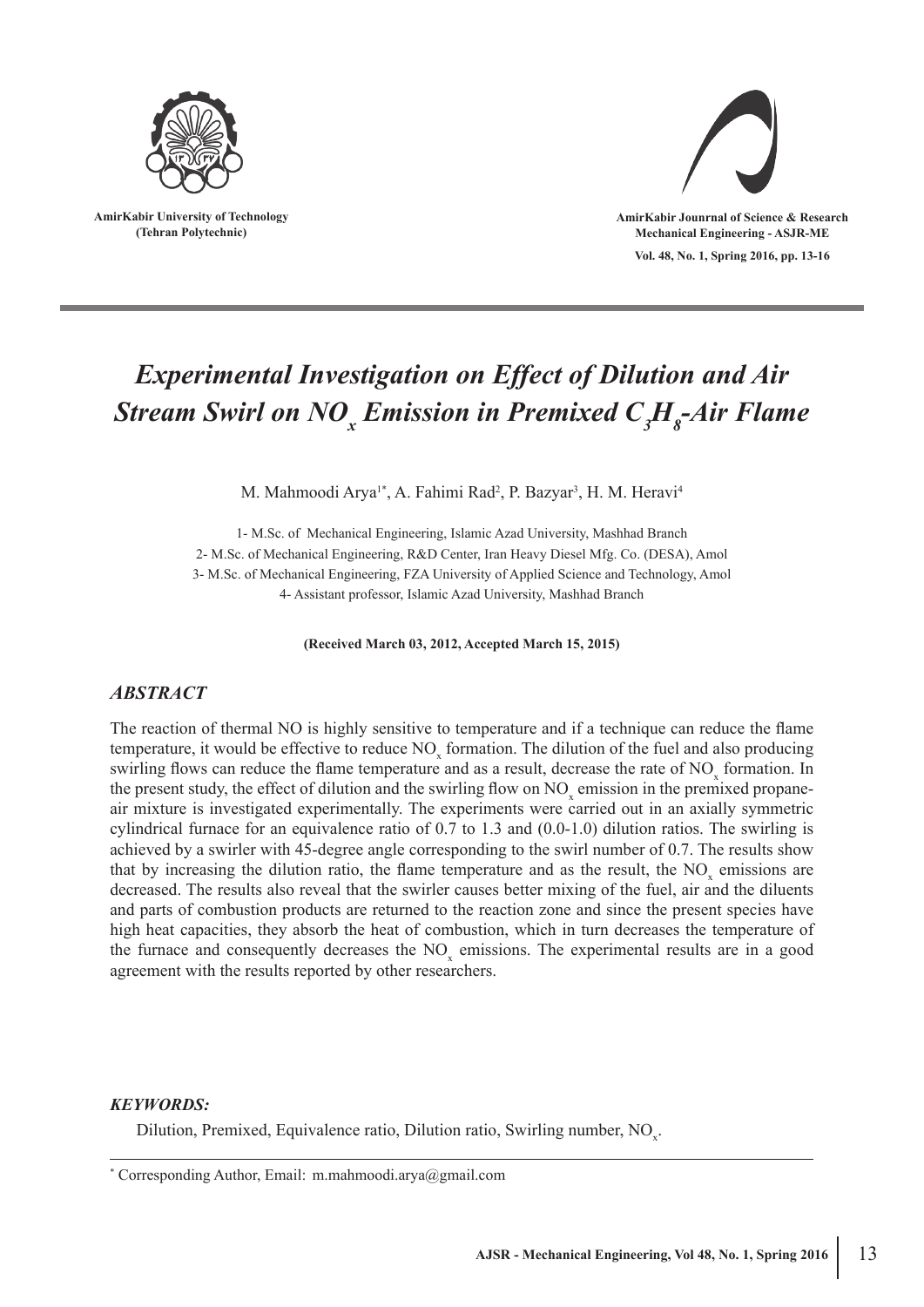#### **1- INTRODUCTION**

Combustion of fossil fuels leads to significant pollution and is probably the major contributing factor in global warming. When fossil fuels (such as natural gas and oil) and their derivative compounds burn with air, oxidation products, like  $CO$ ,  $CO<sub>2</sub>$  and H2 O, are formed. In addition, nitrogen molecules in the air react with some oxygen molecules and form nitrogen oxides [1]. Nitrogen oxides include nitric oxide (NO), nitrogen dioxide  $(NO<sub>2</sub>)$  and nitrous oxide  $(N_2O)$ , of which NO and NO<sub>2</sub> are known as  $NO_x$  [2]. Dilution, as a way of reducing  $NO_x$ is considered in many experiments since it shifts the combustion to the lean condition,  $(\varphi \le 1.0)$ , and reduces the formation of nitrogen oxides [3]. In this study, a diluent with a high heat capacity is added to increase the total heat capacity of the fuel-airdiluent mixture and, as a result, the mixture absorbs more heat during the combustion and reduces the temperature of the combustion chamber. This leads to the reduction of  $NO<sub>x</sub>$  emission production which is related to the temperature decrease [4]. Also a swirler is used to enhance mixing of the fuel, air and diluents. In addition, it returns the diluents and parts of the combustion with high heat capacities to the reaction zone to decrease the temperature of the furnace and consequently the NOx emissions.

#### **2- EXPERIMENTAL**

In order to investigate the effect of fuel dilution and swirling flow on the formation of pollutants  $NO<sub>x</sub>$ , a furnace was designed and constructed. Figure 1 shows the schematic of the designed furnace and its accessories.



#### **3- RESULTS**

The experimental study was conducted over a wide range of dilution and equivalence ratios  $(0.7 < \varphi < 1.3)$ . The dilution ratio (*β*)

$$
\beta = \frac{n_{\text{Diluent}}}{n_{\text{Fu}}}
$$
 (1)

$$
S.N. = \frac{2 \tan \theta}{3} \times \frac{1 - \sigma_r^3}{1 - \sigma_r^2}
$$
 (2)

Where  $n_{Diluent}$  and  $n_{Fuel}$  are the number of diluent moles and fuel moles and  $S.N. = 0.7$ .

The effect of dilution and swirling on the temperature and  $NO<sub>x</sub>$  formation are represented in the Figures 1 and 2:



**Figure 2. Effect of dilution on temperature**



Figure 3. Effect of dilution on NO<sub>x</sub>

As it can be seen from the figures by adding the diluent to combustion chamber, the temperature of the combustion chamber was decreased. Also it was observed that at equivalence ratio of nearly 1.0, the temperature of combustion chamber was higher than the others, this is because of the existence of required oxygen for complete combustion. Also as it can be seen from the Figure 3 the level of  $NO_x$  increases from the equivalence ratio of 0.7 up to stoichiometric, reaching a maximum value and then starts decreasing in a rich combustion (*φ*>1.0) zone. This is because of the temperature of the furnace, concentration of